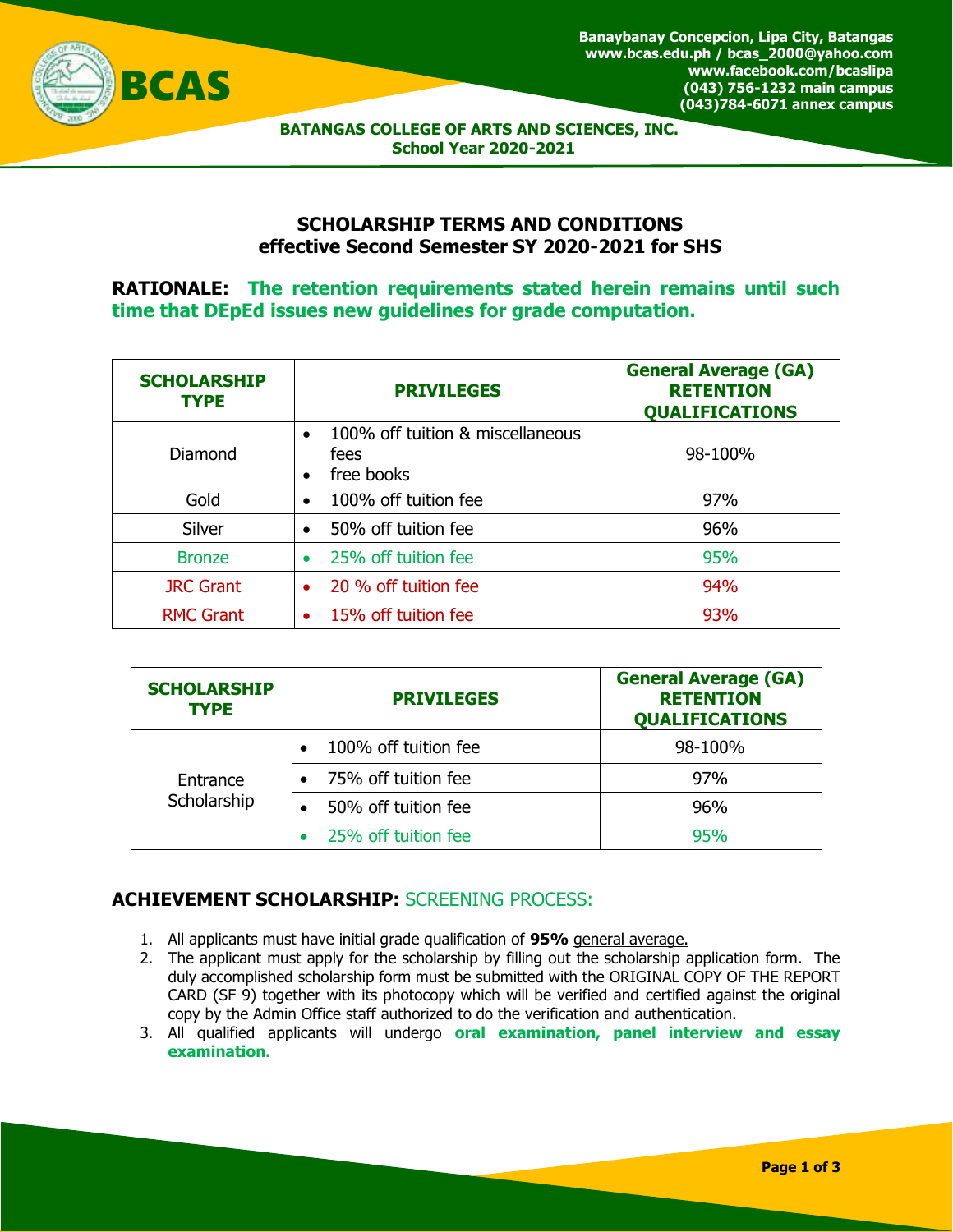

#### **BATANGAS COLLEGE OF ARTS AND SCIENCES, INC. School Year 2020-2021**

4. The applicants will be ranked. Based on the ranking, they are to enjoy the following privileges:

| <b>RANK</b> | <b>SCHOLARSHIP TYPE</b> | <b>PRIVILEGES</b>                 |  |
|-------------|-------------------------|-----------------------------------|--|
| First       |                         | 100% off tuition fee<br>$\bullet$ |  |
| Second      | ACHIEVEMENT SCHOLARSHIP | 75% off tuition fee               |  |
| Third       |                         | 50% off tuition fee               |  |
| Fourth      |                         | 25% off tuition fee               |  |

### **SCREENING PROCESS AND SCHOLARSHIP TERMS AND CONDITIONS FOR ACADEMIC SCHOLARSHIP EFFECTIVE STARTING SY 2021-2022 Grades 7 & 11**

### **SCREENING PROCESS:**

- 1. All applicants must have initial grade qualification of **95%** general average.
- 2. The applicant must apply for the scholarship by filling out the scholarship application form. The duly accomplished scholarship form must be submitted with the following documentary requirements:
	- a. recent 2 x 2 ID picture
	- b. SF 9 (report card)
	- c. photocopy of SF 9 which will be verified and certified against the original copy by the Admin Office staff authorized to do the verification and authentication
	- d. certification from the school principal indicating the academic excellence award received by the applicant and the number of graduates in the batch
- **3.** All qualified applicants will undergo **oral examination, panel interview and essay examination.**
- 4. The applicants will be ranked. Based on the ranking, they are to enjoy the following privileges:

| <b>RANK</b>  | <b>SCHOLARSHIP TYPE</b> | <b>PRIVILEGES</b>                                      | <b>General Average (GA)</b><br><b>RETENTION</b><br><b>QUALIFICATIONS</b> |
|--------------|-------------------------|--------------------------------------------------------|--------------------------------------------------------------------------|
| <b>First</b> | Diamond                 | 100% off tuition &<br>miscellaneous fees<br>free books | 98-100%                                                                  |
| Second       | Gold                    | 100% off tuition fee                                   | 97%                                                                      |
| Third        | Silver                  | 50% off tuition fee                                    | 96%                                                                      |
| Fourth       | <b>Bronze</b>           | 25% off tuition fee                                    | 95%                                                                      |